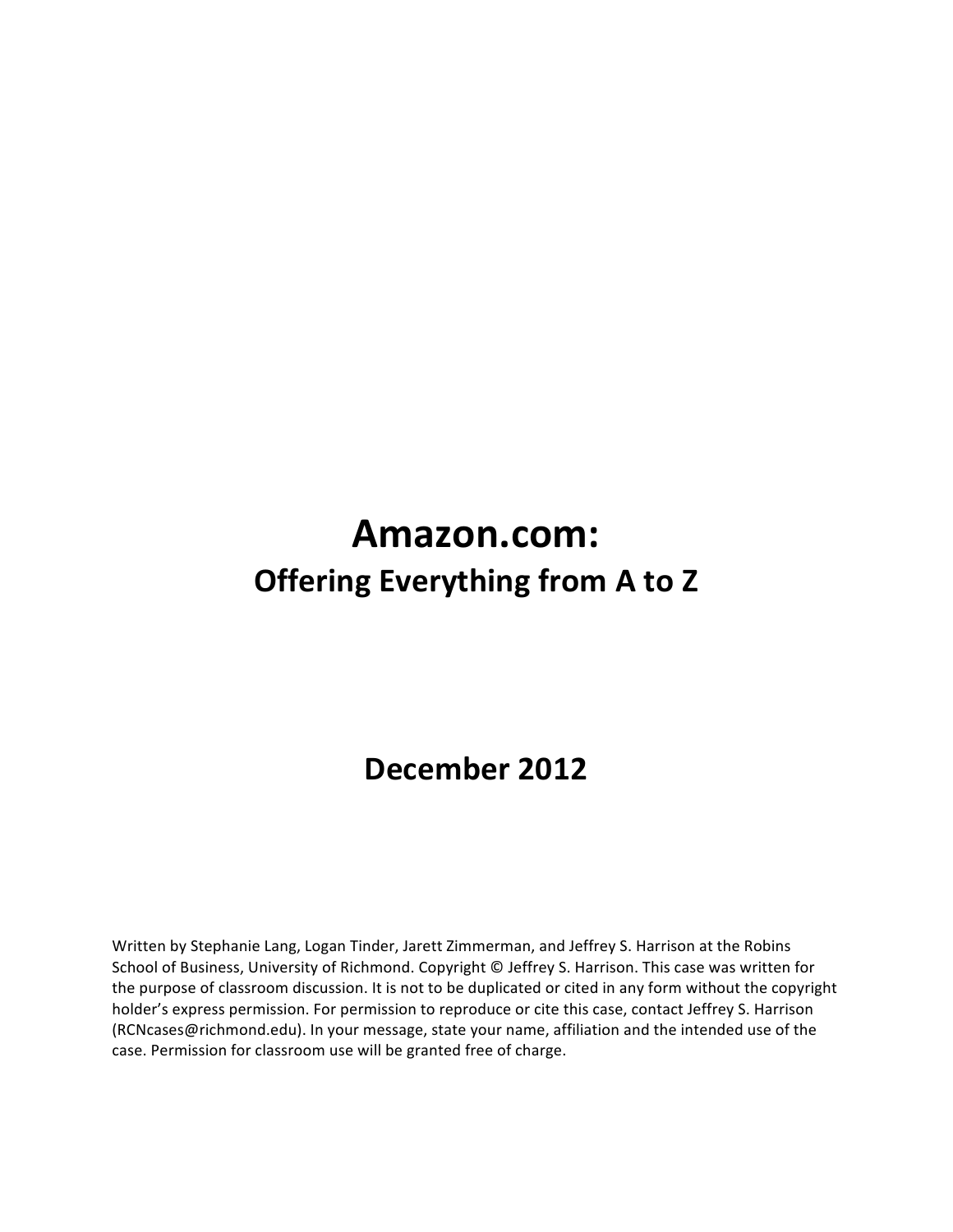Late in 2012 Amazon had posted its first quarterly loss in over five years.<sup>1</sup> A sizeable loss on the investment on the Living Social daily deals site, heavy spending on new distribution centers, and continued development of the Kindle, had taken its toll on the retailing behemoth. On the brink of the holiday season, Jeff Bezos, company founder, knew the competition would be stiff, and the next few months would be critical to the ongoing success of Amazon. With the global economy still in turmoil, he had some big choices to make, and the clock was ticking.

In 1994, after seeing an article citing Internet usage was growing by 2,300%, Jeff Bezos left a comfortable, high-paying job and started an online bookstore inside his rental house in suburban Seattle. His online bookselling company quickly morphed into the world's largest online retailer, offering DVDs, apparel, electronics, computers, toys, jewelry, furniture, shoes, movies, games, music, sports including outdoor gear, auto parts, home and garden, grocery, health and beauty, and digital downloads.<sup>2</sup>

Amazon serves four customer types, including enterprises, final consumers, sellers, and content creators. Amazon Web Services offers technology infrastructure that can be utilized by enterprises ranging in size and business focus. Amazon has designed its retail website to be consumer-friendly by providing low prices, a wide selection, ease of website use, and the convenience to meet all of its consumers' needs in one virtual store. The Amazon website also hosts products from a variety of sellers, who enjoy the benefits of the Amazon brand. This allows them to reach a much larger customer base than they could reach on their own. Independent publishers and authors are given a 70% royalty option when they choose to sell their books in the Kindle store through Kindle Direct Publishing.

## **MISSION AND STRATEGIES**

Amazon's mission is simple, yet complex to execute: "To be Earth's most customer-centric company where people can find and discover anything they want to buy online". Since Amazon's inception, Bezos has been focused on this mission. He has adhered to this mission so well that he still includes a copy of his 1997 Letter to Shareholders in the annual report.<sup>3</sup> The primary pillar of the company's fundamental management and decision-making approach is that Amazon "will continue to focus relentlessly on our customers."<sup>4</sup> Bezos continues to keep the company laser focused on any way to bring existing and future customers what he refers to as "compelling value."<sup>5</sup> Amazon's strategies revolve around customer service, distribution efficiency, and convenience.

## **Customer Centric Focus**

Jeff Bezos built his multibillion-dollar empire around the concept of providing exceptional service to customers. This is evidenced by the incredible amount of positive feedback provided on Amazon's forums. A recent post in the Kindle forum exemplifies the commitment and emphasis put on customers. A gentleman had just received a Kindle from his wife and had purchased a leather cover himself a few days later. Somehow the fastener for the cover malfunctioned, causing the Kindle to slip out of the case and break. The customer simply emailed customer service expecting the worst, but hoping for the best. Within an hour of sending the email, a representative agreed to ship him a new unit without needing any further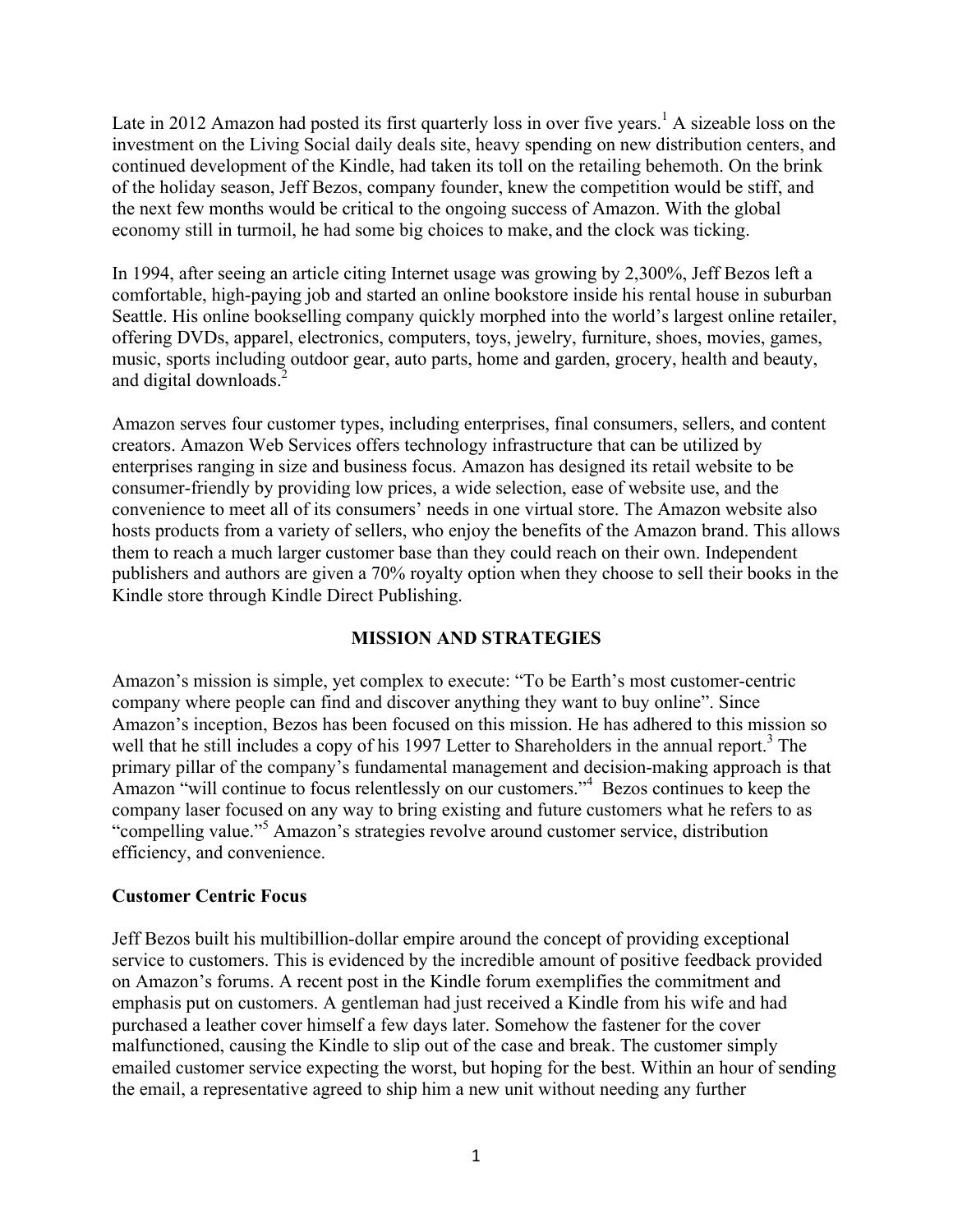explanation. The customer said this was not his first positive encounter with Amazon. The end of his post succinctly explains the premise of Amazon's overarching goal and the reason for its immense success: "My loyalty to this company has increased tenfold from these experiences and has made me even more of an Amazon proponent than I was before."<sup>6</sup> This sentiment is echoed in not only the vast number of positive reviews, but the incredible amount of return customers year after year to Amazon's websites.

Many factors contribute to the positive customer experience, including customer loyalty initiatives, such as Amazon Prime, Amazon Mom, and Lending Library. Amazon has also made a huge investment in technology in order to reduce the number of errors that may discourage customers and improve "customer self-service". In order to provide a pleasant customer experience, Amazon has over 10,000 developers on their staff working to keep up with technology trends. Amazon has also invested in proprietary warehouse and order software in order to handle the logistics needed to fulfill orders in a timely manner.<sup>7</sup>

## **Distribution Efficiency**

Amazon's initial goal in regards to distribution was to eliminate the middleman in the supply chain. This was accomplished by negotiating contracts directly with publishers, building large warehouses, and leveraging expertise from newly hired Wal-Mart executives. In November 1996, Amazon rented its first large 93,000 square foot warehouse in South Seattle. Almost exactly one year later, Amazon went cross-country to open its second warehouse in New Castle, Delaware.<sup>8</sup> In the summer of 1998, Amazon hired Jimmy Wright, the former VP of distribution for Wal-Mart, as Chief Logistics Officer, to spearhead the initiative. Amazon's sprawling distribution network and supply chain that stretches around the globe today started with two fulfillment centers in the United States, one located on the east coast and the other on the west coast.

Between the years 2001 and 2003, Amazon took a step toward optimizing both the current and future distribution centers. It invested heavily to implement a supply chain and workflow management system that became the backbone of its supply chain and the main reason for its extremely efficient distribution system that now spans the Earth.<sup>9</sup> Today, in North America alone, Amazon has 42 fulfillment centers in operation. These 42 centers encompass over 32 million square feet of space. Internationally, Amazon controls 40 fulfillment stores spanning over 19 million square feet of space. As of August 2012, Amazon had opened six fulfillment centers, with 12 more planned to open in the remainder of 2012. These centers can be broken down further depending on the type of product being purchased and shipped: big-sortable fulfillment centers, small sortable fulfillment centers, non-sortable fulfillment centers, replenishment centers, customer return centers, and specialty sites. These centers are located in the UK, Germany, France, Spain, China, Japan, and India. Many experts predict Australia is next on the list. $10$ 

The Internet provides massive amounts of information and invaluable convenience for shoppers. Brick and mortar stores have strict hours, closed days, lines, and limited inventory. Amazon customers can shop anytime, any day, and without having to worry about the item being in stock.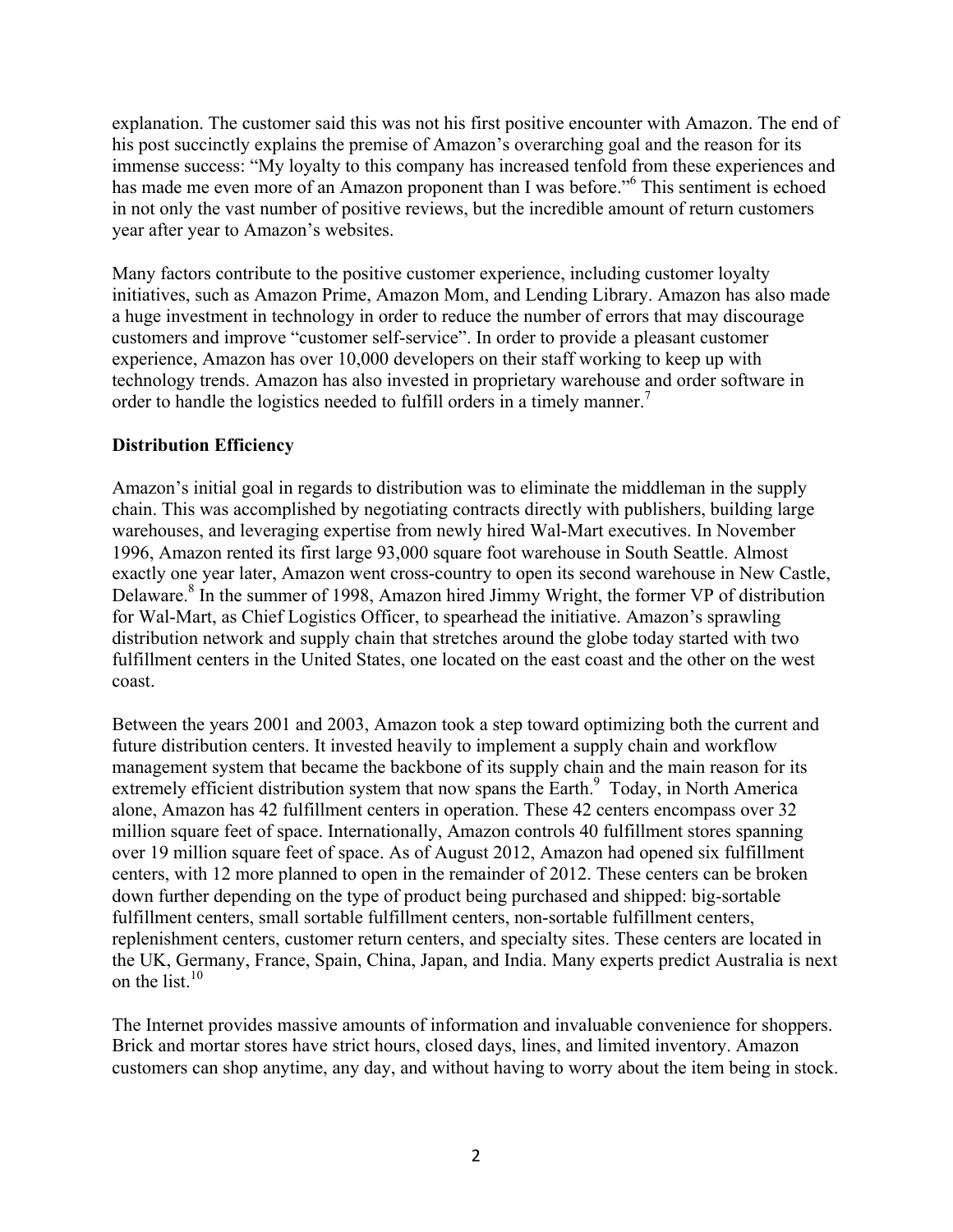Furthermore, they can receive the item within one business day thanks to Amazon's incredible same-day shipping policy.

#### **Products and Services**

Amazon may be classified as a multi-sided platform or MSP, providing products, services, and technologies that link different types of consumers to each other. 11 Becoming a MSP has been a gradual, yet extremely effective strategy. Amazon enhanced its original strategy of selling books online by diversifying into many other business segments. In June 1998, Amazon began selling music online, its first venture outside of books. Four years later, in July 2002, Amazon started offering services to website developers, marking its first endeavor in the technology realm. Amazon's grocery delivery service, Amazon Fresh, launched in August of 2007. Soon thereafter, Amazon released its Kindle product, aimed at capturing the market for digital books.<sup>12</sup> Today, Amazon's business portfolio includes its core of online retailing, Amazon Web Services, Amazon Kindle, and Amazon Cloud Drive. The company owns many other companies such as pets.com, IMDb, woot!, and A9.

Much of Amazon's growth is a result of successful investment strategies, which have often included acquisitions. Just five years after inception, Amazon purchased PlanetAll, Junglee, and Bookpages in 1998. The acquisitions continued in subsequent years. In 2009, Amazon purchased Zappos, a shoe-selling powerhouse that aligned with Amazon's customer centric mindset, so much so that it runs autonomously under the Amazon umbrella. In an effort to become a retailer of everyday staples, Amazon purchased Diapers.com in November 2010. However, Jeff Bezos' complex company boils down to his simple notion of "selling and delivering stuff to customers".13 Exhibit 1 contains a list of Amazon's companies and digital offerings.

In addition to acquisitions, Amazon has also grown through internal development. In February 2005, Amazon unveiled its Prime membership program. For \$79 a year, customers can get unlimited, free two-day shipping, or very inexpensive overnight delivery.<sup>14</sup> In 2012, Amazon even took steps to mitigate the ongoing problem of recipients not being home or not feeling safe having their package left on the porch. By simply partnering with convenience stores and drugstores, the online retailer has employed Amazon Lockers. Similar to a P.O. Box, the store and Amazon can guarantee the package is delivered safely. Not only does this service provide convenience for the consumer, but Amazon has stated that the store delivery service is saving money on some of its shipping costs.<sup>15</sup> In addition to web services, Amazon has also grown through innovation in the product area. For example, Amazon has continued to improve its Kindle devices in order to expand capabilities and compete in the growing tablet industry. In September of 2012, Amazon introduced four new Kindle Fires, all of which enhance the functionality and attractiveness of the original Kindle.<sup>16</sup>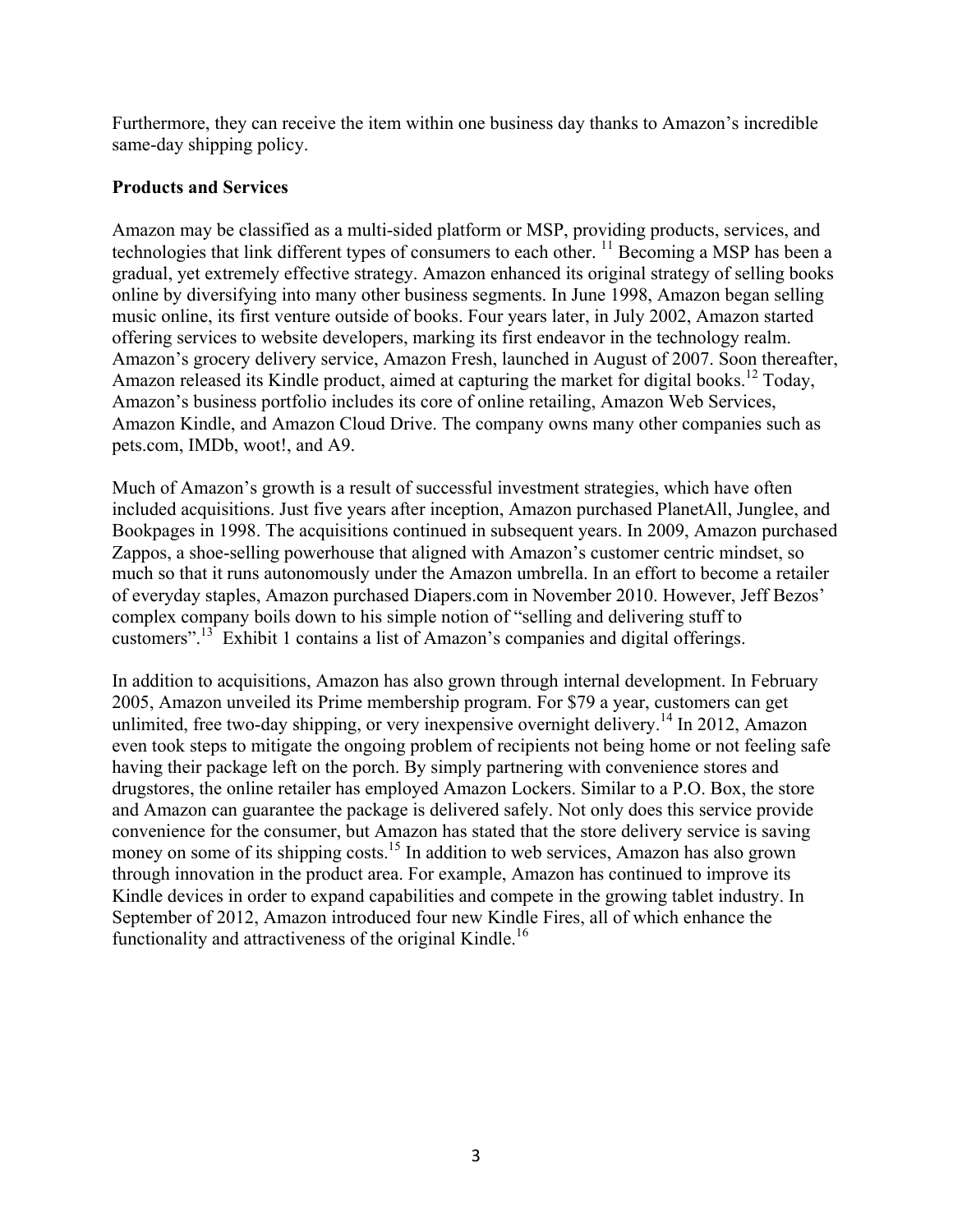#### **INSIDE AMAZON**

#### **Top Management**

Amazon's management team has embraced Bezos' emphasis on the customer experience, and this focus has allowed the company to improve its market share in comparison to conventional retailers.<sup>17</sup> The company pays top executives minimal cash compensation to encourage enhancement of shareholder value by tying most of their compensation to ownership in the company. <sup>18</sup> Bezos himself collects a small salary, receives no bonus, and owns 20% of the company. 19 His salary in 2011 was \$81,840, although his total compensation was higher due to perquisites he receives and "security arrangements at business facilities".20

Bezos has been Chairman of the Board of Amazon since he founded the company in 1994. He has also been CEO since May of 1996. Bezos has been the guiding force in Amazon, and he has led the company based on his three notable ideas regarding the digital interface: it allows Amazon to have a limitless stock on hand at all times, it enables Amazon to collect high margins while providing low prices, and it advances customer care.<sup>21</sup> *Fortune* named Bezos the  $#2$ businessperson of the year for 2011 based on his engagement and shareholder-friendly management style. $^{22}$ 

The top management team at Amazon is fairly stable, perhaps a function both of the company's success and Bezos' loyalty to those around him. Thomas J. Szkutak has served as Senior Vice President and CFO since he joined Amazon in October of 2002, and Michele Wilson has served as Senior Vice President and General Counsel since July of 2003. The rest of the top management team assumed their positions in 2006 or  $2007$ .<sup>23</sup> In addition to Bezos, the board of directors is comprised of eight members (see Exhibit 2).

#### **Human Resources**

Amazon has made an effort to hire talented and adaptable employees and has extended its strategic plan of tying compensation to ownership in the company to its employees.<sup>24</sup> This plan motivates employees to think like owners because they are, in fact, owners in the company. While Amazon asks its employees to perform at a high level, it also knows that the relationship with its employees is very important. Amazon has created programs to enhance employee satisfaction. The recent launch of the Amazon Career Choice Program occurred in July of 2012. Amazon will pay "95% of the cost of courses such as aircraft mechanics, computer-aided design, and medical laboratory technologies" through this tuition assistance program. Amazon designed this program to fund education in high-demand as well as high-paying industries, even if the skills are not applicable to a career at Amazon. When discussing the tuition assistance program offered, Bezos said, "The program is unusual. Unlike traditional tuition reimbursement programs, we exclusively fund education only in areas that are well-paying and in high demand according to sources like the U.S. Bureau of Labor Statistics, and we fund those areas regardless of whether those skills are relevant to a career at Amazon."<sup>25</sup>

Having a strategy predicated on distribution channel efficiency and customer service, Amazon puts enormous emphasis on its human resource department. The company attracts the best talent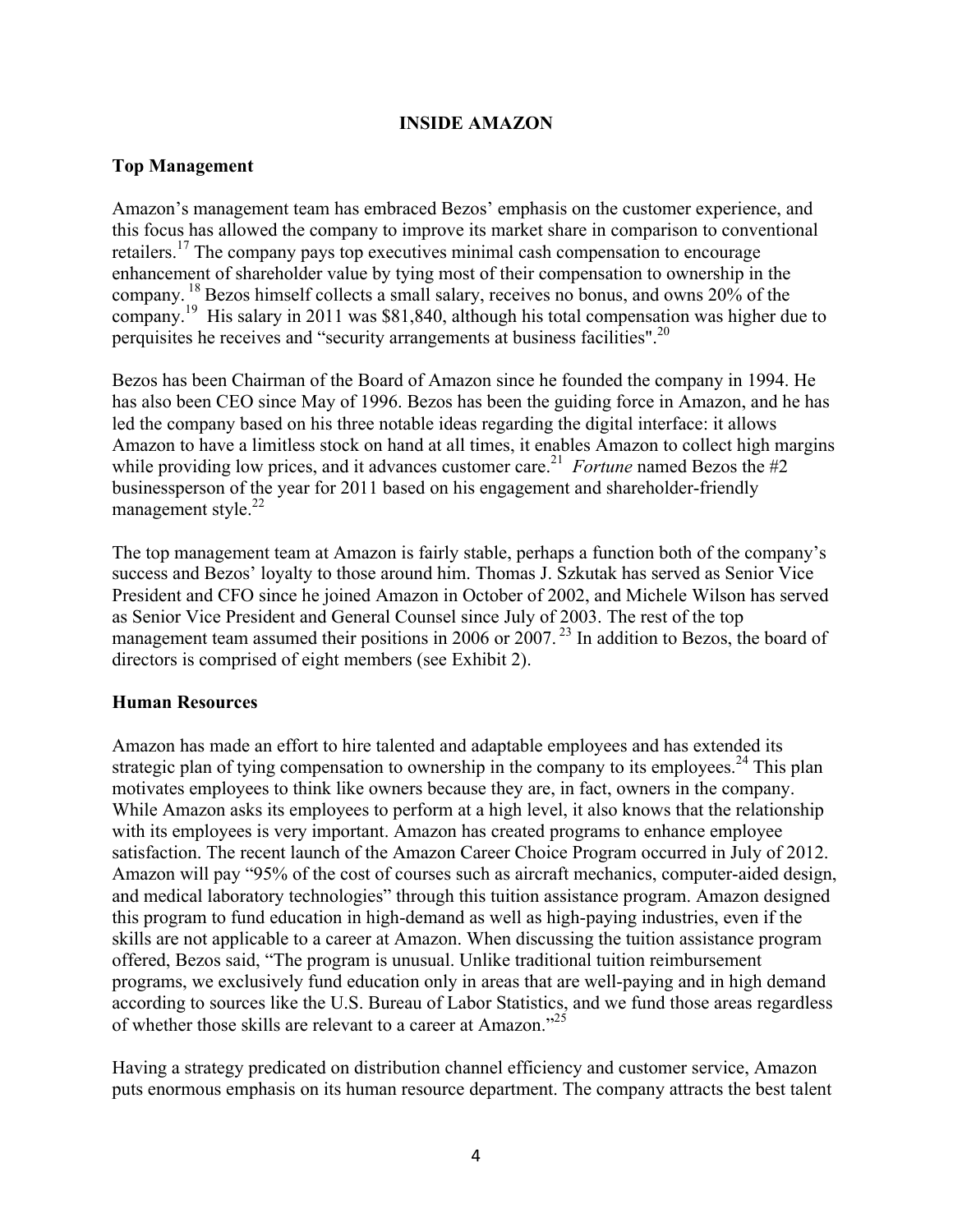and only hires a small fraction of those who apply for employment, given the vast amount of job applications received every day. The hiring process is cumbersome. For example, a recent hire with significant technical experience first participated in an informal interview at a job fair, followed by an extensive project given to him by one of Amazon's senior technology people. Despite impressing the senior employee, the candidate had two additional three-hour long phone interviews, followed by a trip to Seattle for a round of eight interviews lasting seven and a half hours.<sup>26</sup> Needless to say, Amazon felt he fit the job description, and the recruit knew what he needed to do from day one. Although a tough organization to squeeze into, Amazon has increased its total workforce 59% over the past year putting the total count at approximately 56,200 employees. $27$ 

## **Marketing**

The most effective marketing strategies for many companies in this digital age come from websites and mobile apps. This gives online retailers a distinct edge over their brick-and-mortar competitors because many customers go online regardless of the marketing efforts of a particular company. For Amazon, marketing success comes from capitalizing on this traffic and ensuring the customer feels special and engaged during their visit. Amazon is the eighth most visited website, so a comprehensive web marketing strategy is paramount.<sup>28</sup> The common denominator for Amazon's marketing theme is effectiveness over design.29 Its web strategy incorporates seven elements: continuous website improvement, partnerships and web-services, streamlined ordering, alliance marketing, customer opinion, email marketing, and high customer service.<sup>30</sup>

Many people are now using Amazon for product research. Research shows that prior to making a purchase, 30% of consumers conducted their research using Amazon, while only 13% utilized Google to research information prior to a purchase. Of course, many consumers also complete their research with a purchase through Amazon.com. In 2011, Amazon accounted for 19% of ecommerce revenue in the United States. <sup>31</sup>

## **Financial Status**

Amazon has enjoyed steady increases in sales, with a 39.6% increase in net sales between 2009 and 2010 and a 40.6% increase in net sales between 2010 and 2011. Kindles and electronic book sales contributed to the net sales increase in 2010, although Amazon chooses not to reveal the Kindle and Kindle-related content sales.<sup>32</sup> While net sales have increased, profit margin has decreased over the same three-year period. The profit margin decreased from 3.7% in 2009 to 3.4% in 2010 and even further to 1.3% in 2011. Amazon has chosen to strive for market-share gains and high sales volume rather than high profit margins.<sup>33</sup> Amazon reported a net loss for the third quarter of 2012, which is the first time it had reported a loss in over five years.<sup>34</sup> For detailed financial statements, see Exhibit 3.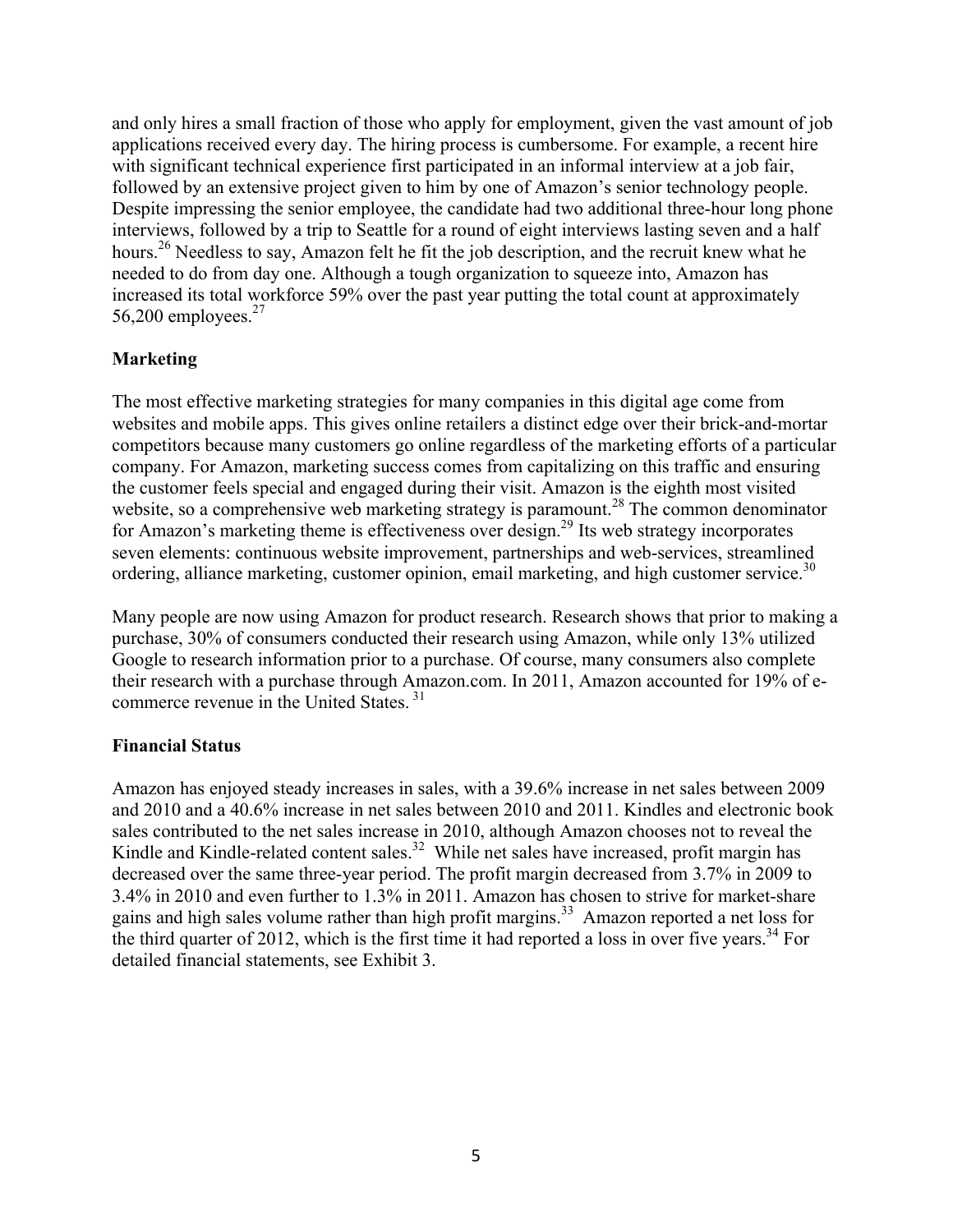#### **INDUSTRY COMPETITION AND THE EXTERNAL ENVIRONMENT**

The global online retail marketplace is expanding rapidly. In the United States alone, more than 100 million people purchase goods online. The ease with which the Internet can be used for research allows consumers to shop among competing online stores at the click of the mouse. Often, prices for online goods are lower than those of traditional retail stores because many of the traditional costs associated with operating physical stores (e.g. building rents, utilities, and cash registers) are eliminated through electronic commerce. As such, these savings can be passed on in the form of lower prices to consumers. Online retail revenue has increased at an average annual rate of 10.4% over the five years ending in 2012, bringing 2012 revenue to \$219.2 billion. Online industry revenue is expected to continue its rapid growth pattern.<sup>35</sup>

In the coming years, continued economic recovery is expected to contribute to the industry's strong growth. An increase in per capita income and employment will improve consumer sentiment, increasing consumers' likelihood to buy. Also, broadband Internet adoption is expected to grow, boosting accessibility to online retailers. As online shopping has become increasingly more popular, retailers are growing their product offering to include common household goods like CDs, DVDs, Blu-rays, books, clothing, footwear, and groceries. As product offerings have grown, so has the number of industry operators. <sup>36</sup>

Despite this positive outlook, the news has not been entirely positive for the industry. Operators face an increasingly competitive environment. To generate sales, firms have been forced to aggressively compete on price, seasonal promotions, and other discount initiatives. Also, many players have had to invest heavily in advertising (e.g. Google AdWords) to distinguish them from the competition. In addition, in recent years, a relatively new form of e-commerce, known as social commerce, has emerged within the industry. Unlike traditional e-tailers, social commerce involves using social media, online media that encourages online interaction and user contribution, to assist in the online buying and selling of goods. Adding the additional competitive complexity of Facebook and other social media into the mix only further muddies the water  $37$ 

Changes in legislation regarding taxes on Internet sales are expected to occur, and Amazon has taken a proactive approach by supporting the legislation. In an effort to collect Internet taxes, states are expanding the rules to require collection of taxes if retailers utilize local warehouses or distributors or earn revenue from "online links to an in-state business." Amazon is already collecting sales taxes in eight states, and it will continue to add states to the list as it increases local operations. A federal law could give all states the opportunity to charge taxes on Internet sales.<sup>38</sup>

The online retail industry is very fragmented, with its large number of small and independent players combined with a few large retailers. Prospective players can establish e-commerce sites without much difficulty. Nonetheless, incumbent leaders still maintain an advantage by benefitting from the reputations of reliability and high quality. Existing companies have also had to build consumer trust regarding security of order placement using credit cards. The setup and ongoing costs necessary to create and maintain an electronic shopping site can be expensive, depending on how functional and feature-rich the site is. Establishing these databases requires a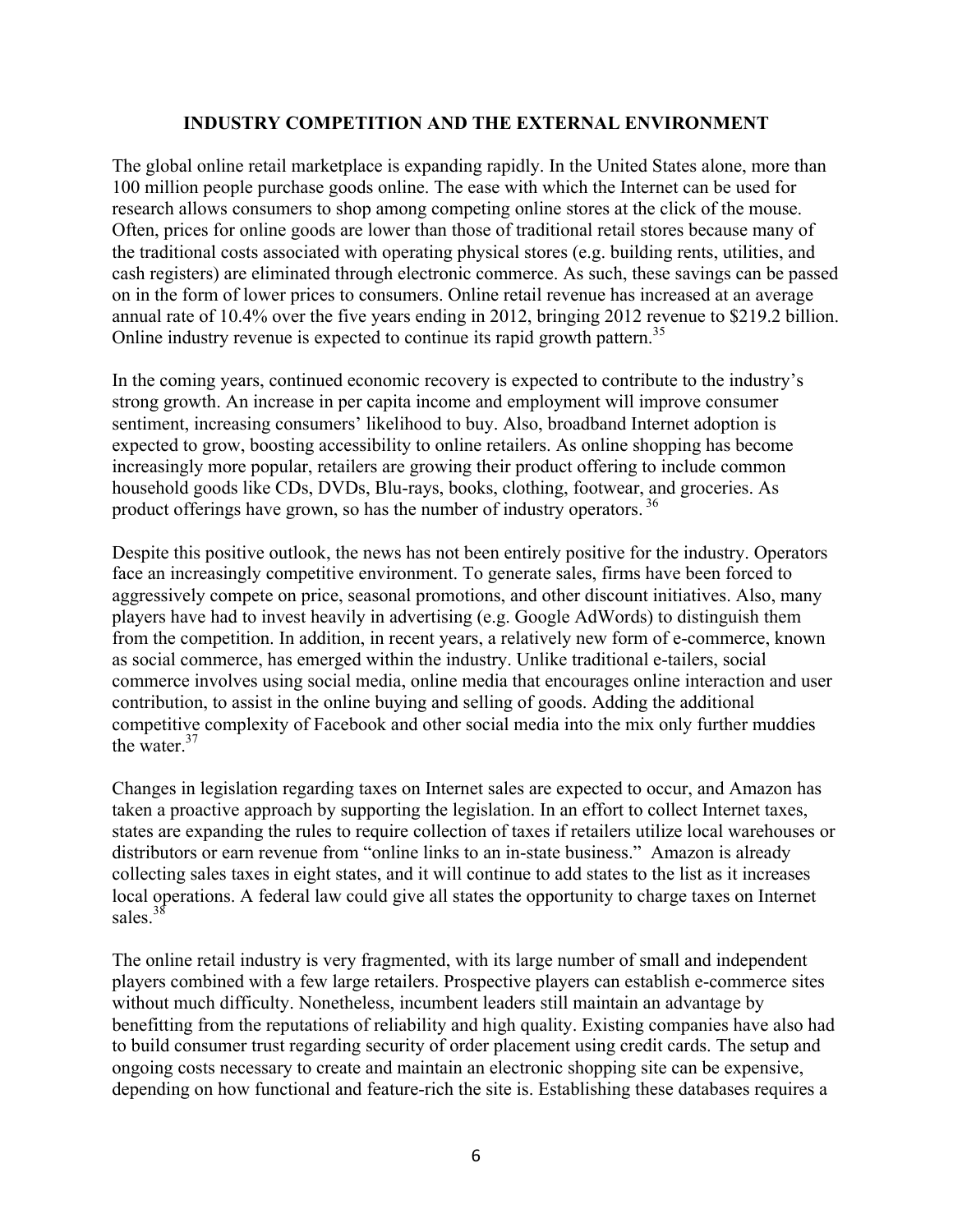capital investment initially, but also an ongoing maintenance budget to support the site. To compete successfully in the online retail industry, companies have to quickly adapt to changes in technology. This may entail changes in software systems, hardware devices, security systems, or other factors. Some companies simply act as intermediaries between manufacturers and consumers. They benefit from not having any inventory carrying costs. However, companies like Amazon carry a large amount of inventory in addition to serving as intermediaries. This strategy adds considerable operating costs, thus making it harder to compete on price.

Amazon's business segments are constantly evolving and are extremely competitive. As a result, their competitors are a dynamic group, with existing competitors reinventing themselves and new ones establishing themselves to battle Amazon's online presence. Amazon's 2011 Annual Report lists the following current and potential competitors:

- Physical-world retailers, publishers, vendors, distributors, manufacturers, and producers of our products
- Other online e-commerce and mobile e-commerce sites
- A number of indirect competitors, including media companies and web portals
- Companies that provide e-commerce services, including website development, fulfillment, and customer service
- Companies that provide infrastructure web services or other information storage
- Companies that design, manufacture, market, or sell digital media devices<sup>39</sup>

A number of Amazon's current and potential competitors have greater resources, longer histories, and greater brand recognition. They may be able to negotiate better terms from suppliers, implement more aggressive pricing, and invest more resources to R&D, infrastructure, fulfillment, and marketing. In addition, Amazon's competitors may enter into business combinations or alliances that strengthen their competitive positions.<sup>40</sup> Five of Amazon's major competitors are discussed below.

## **Barnes & Noble**

Barnes & Noble is one of the largest booksellers nationally, which specializes in providing customers easy access to books, magazines, newspapers, and other content through its multichannel distribution infrastructure. As of April 28, 2012, the company operated 1,338 bookstores across all 50 states in the US, which includes 647 bookstores located on college campuses. Barnes & Noble employs approximately 35,000 full and part-time employees.<sup>41</sup> The bookstore industry is a \$17.1 billion business, with Barnes & Noble making up 39.9% of the market. Due to the increase in online book retail and e-Readers, the bookstore industry is expected to decline at an average annual rate of  $1.6\%$  through  $2017$ .<sup>42</sup> Barnes & Noble is in the process of transforming its organization to adapt to the changes in the book selling industry. They are moving from a store-based model to a multi-channel model focused on its retail stores, Internet, and digital commerce.

A major focus for Barnes & Noble is to continue to invest in the digital business to fuel NOOK e-reader products and content sales. According to the Association of American Publishers, ebook sales reached \$128.8 million in January 2012, a 76.0% increase from January 2011.<sup>43</sup>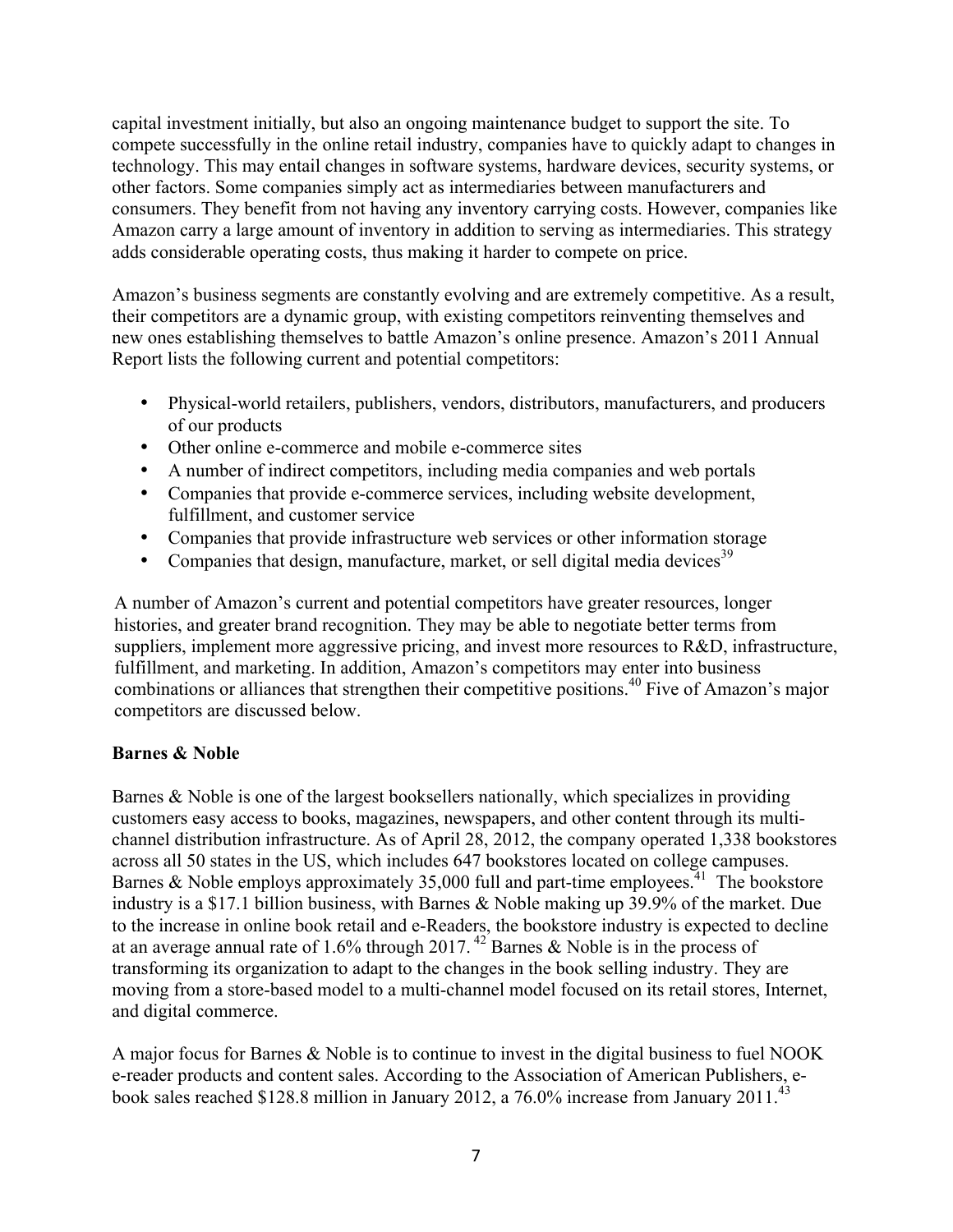Fiscal year 2012 results for Barnes & Noble ending April 28, 2012 reported overall sales growth of 2%, to \$7.1 billion, resulting from strong growth in its NOOK products. NOOK content sales grew to almost half a billion dollars and more than doubled year-over-year. In addition, NOOK device unit sales increased approximately 45% over the previous year. In 2012, Barnes & Noble formed a strategic partnership with Microsoft and put significant investment dollars into one of its subsidiaries, Newco, to help it achieve digital growth and international expansion.<sup>44</sup>

# **Apple**

Apple says it is "committed to bringing the best user experience to its customers through its innovative hardware, software, peripherals, and services." <sup>45</sup> Fiscal year 2011 revenues were \$108.2 billion, a 66% increase from 2010. The company's strategy leverages its ability to design and develop its own operating systems, hardware, application software, and services to provide customers with products and solutions characterized by ease-of-use, seamless integration, and innovative design. As part of its strategy, Apple continues to expand its platform for the discovery and delivery of third-party digital content and applications through the iTunes Store.<sup>46</sup> The iTunes Store continues to flourish, generating total net sales of \$7.5 billion for 2012 compared to net sales of \$5.4 billion during 2011.

In March 2012, Apple's third generation iPad was released, and in October 2012, Apple announced the planned release of its fourth generation iPad and iPad Mini. iPad and related products and services generated \$32.4 billion in revenue in fiscal year 2012. This represented a 59% dollar growth over 2011 and an 80% growth increase in units. Net sales of the iPad products and related services were 21% of the total revenue for Apple in 2012. A direct threat to Amazon's Kindle, Apple currently holds the highest market share in the tablet segment, at 68 percent in the second quarter of  $2012<sup>47</sup>$  In October 2011, Apple launched iCloud, its new cloud service, which stores music, photos, applications, contacts, calendars, and documents and wirelessly pushes them to multiple iOS devices, Macs, and Windows-based computers.<sup>48</sup>

## **Walmart**

The feud with the world's largest retail giant, Walmart, has been heating up over the last several years. Walmart has become much more active in the online retailing market. Three years ago, Walmart launched a number of attacks on its online rival, including a price war on best-selling books. Walmart does not disclose its online sales, but the trade publication Internet Retailer estimates they were \$4.9 billion in 2011.<sup>49</sup> Walmart is betting that its infrastructure of thousands of stores, coupled with an improved online presence and strong balance sheet, can enable it to compete successfully with Amazon in online retailing. For example, to compete with Amazon's same-day shipping option, Walmart began testing a same-day delivery service in October 2012 in Philadelphia, northern Virginia, Minneapolis, San Jose, and San Francisco. The "Walmart To Go" service costs \$10 regardless of the size of the order. The products are shipped from the company's stores, not from a warehouse or distribution center.<sup>50</sup>

In addition, Walmart made a decision in September 2012 to stop selling Kindle tablets and electronic readers, another signal of growing competitive strain between the two retail giants. Walmart's move to stop carrying the Kindle came after Amazon promoted a smartphone app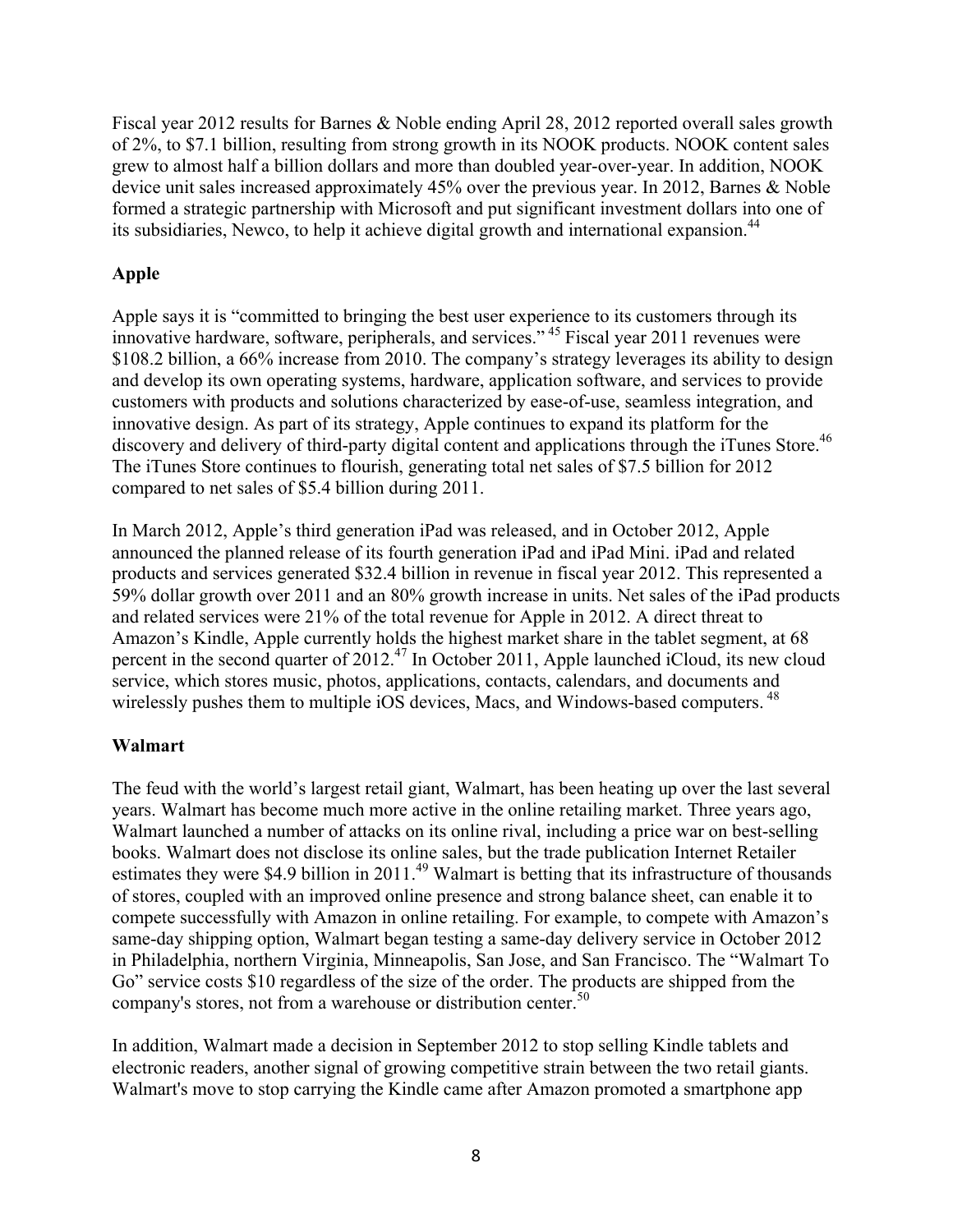called Price Check that allowed users to compare Amazon's prices to those at stores by scanning bar codes. Walmart will continue to stock rival products, including Apple's iPad tablet and Barnes & Noble's Nook e-reader.<sup>51</sup> "Walmart and other retailers don't want to facilitate Amazon in any way," said Forrester research analyst Brian Walker. "Wal-Mart probably doesn't sell many Kindle units, but they don't want to become a showroom for Amazon, who they are fighting tooth and nail with on almost all their other products."<sup>52</sup>

#### **eBay**

eBay is a global commerce platform and payments leader that enables commerce through three reportable segments: Marketplaces, Payments, and GSI (GSI refers to the e-commerce and interactive marketing services provided by GSI Commerce, which was purchased in June 2011.) These segments provide online platforms, services, and tools to help individuals as well as small, medium, and large merchants around the globe establish online and mobile commerce and payments. As of December 31, 2011, eBay had more than 100 million active users transacting on their sites, millions of merchants using one or more of their platforms, and a developer community with more than 800,000 members using their applications programming interfaces (APIs).53 eBay's Marketplaces segment, which competes directly with Amazon's online retail segment, generated net transaction revenues of \$5.4 billion, an increase of \$631.1 million , or 13%, in 2011 compared to  $2010^{54}$ 

eBay's Marketplaces platforms are accessible from computers with Internet access and mobile devices. eBay offers a number of buying and selling formats to include fixed price listings on the eBay.com, core Marketplaces platforms, and classified websites or through an auction-based format. With over 300 million listings available on all of their Marketplaces websites as of December 31, 2011, they offer buyers a wide variety of listings across vast product categories. They offer new, refurbished and used products, common and rare items, and branded and unbranded products. Their listings include products and services from more than 50,000 categories. As of December 31, 2011, there were more than 80 branded outlet stores on eBay.com offering customers new items at great values.<sup>55</sup>

## **Best Buy**

Best Buy is a multinational retailer of consumer electronics, home office products, entertainment software, appliances, and related services. The company operates in the US, Canada, Europe, Mexico, China, and Turkey. It is headquartered in Richfield, Minnesota and employs approximately 180,000 people.<sup>56</sup> Fiscal year 2012 revenue increased 1.9% to  $$50.7$  billion, driven mainly from adding 235 new stores, as well as an extra week of revenue from stores in the U.S. and Canada. However, gross profit decreased to 24.8% of revenue, a slight decrease of .4%. Best Buy continues to face declining demand in several of their key product categories: televisions, notebook computers, gaming, and music. However, they have seen growth in several key product categories. For example, increased consumer demand for tablets, e-Readers, and associated accessories and services led to revenue growth for Best Buy in these products on a global scale.<sup>57</sup> Unlike Wal-Mart's recent decision to pull Kindle devices from its stores, Best Buy said it would continue to sell Kindle devices. "We stand for choice, and it is our aim to carry all of the latest technology devices," a Best Buy spokesman said. "It gives our customers the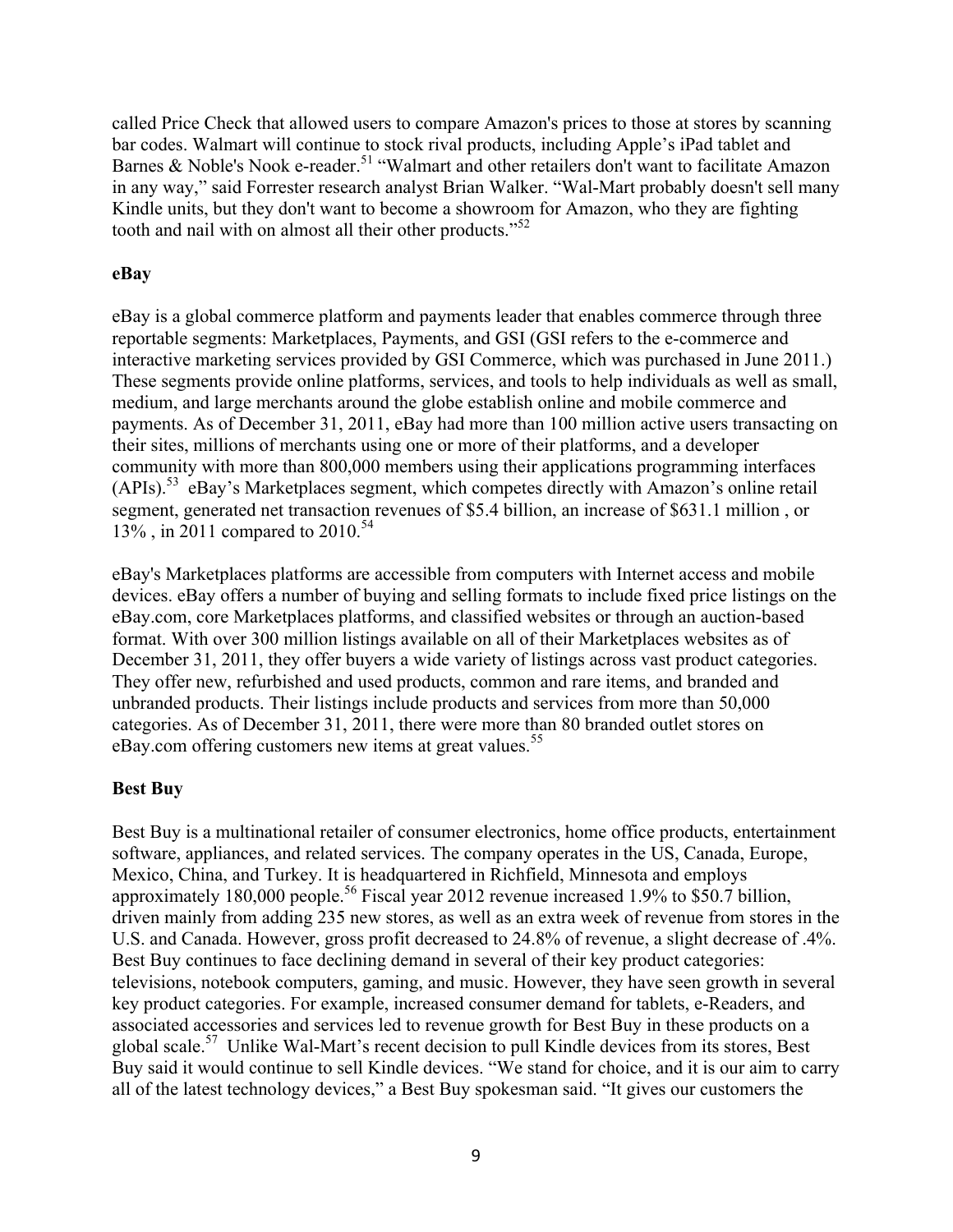opportunity to touch and compare a variety of products to find the one that best fits their needs<sup>"58</sup>

To ramp up the competition for the 2012 holiday season, Best Buy, for the first time, matched the prices offered by the online sites of some rivals, including Wal-Mart and Amazon. Best Buy is trying to combat "showrooming" by shoppers who check out products in stores but buy them on competitors' websites, often at lower prices.<sup>59</sup>

#### **Supplier Pushback**

Amazon's success is predicated on selling a vast selection of merchandise at low prices and delivering it quickly to the purchaser. This strategy has sometimes put the company at odds with suppliers. In a recent example, an issue arose with the price point for e-books. Amazon, consistent with its normal strategy of super low prices, began to price electronic books much lower than printed books and typically under \$10. MacMillan, a large book publisher, stood its ground and demanded an agency agreement in which it set the prices and paid Amazon a fixed discount. MacMillan's "buy" buttons on Amazon's website were immediately disabled. News quickly spread that Apple had agreed to such an agreement, and Amazon was left with no option. Within hours, the buttons were re-activated. $60$  These instances are reminders to management about the susceptibility of Amazon to outside forces and the influence they can have on the organization.

#### **NEXT MOVES**

Moving forward, Bezos has to address a number of important issues. First and foremost, he needs to decide whether a strategy that sacrifices profits for the sake of growth is really sustainable over the long term. Also, is Amazon spreading itself too thin by focusing too much on initiatives outside of its core online retail business? Alternatively, what other areas of diversification make sense for Amazon given current trends and opportunities? Should the company rely on acquisitions for future growth or internal development (or a combination)? Although the company has supported legislation requiring sales taxes on Internet sales, what really are the implications of this looming change with regard to competing with brick-andmortar retailers? What steps should Amazon take to be more competitive in the tablet and ereader space? These are major issues, but Bezos has the advantages of a stellar reputation, strong management team, excellent employees, and a loyal customer base to address them.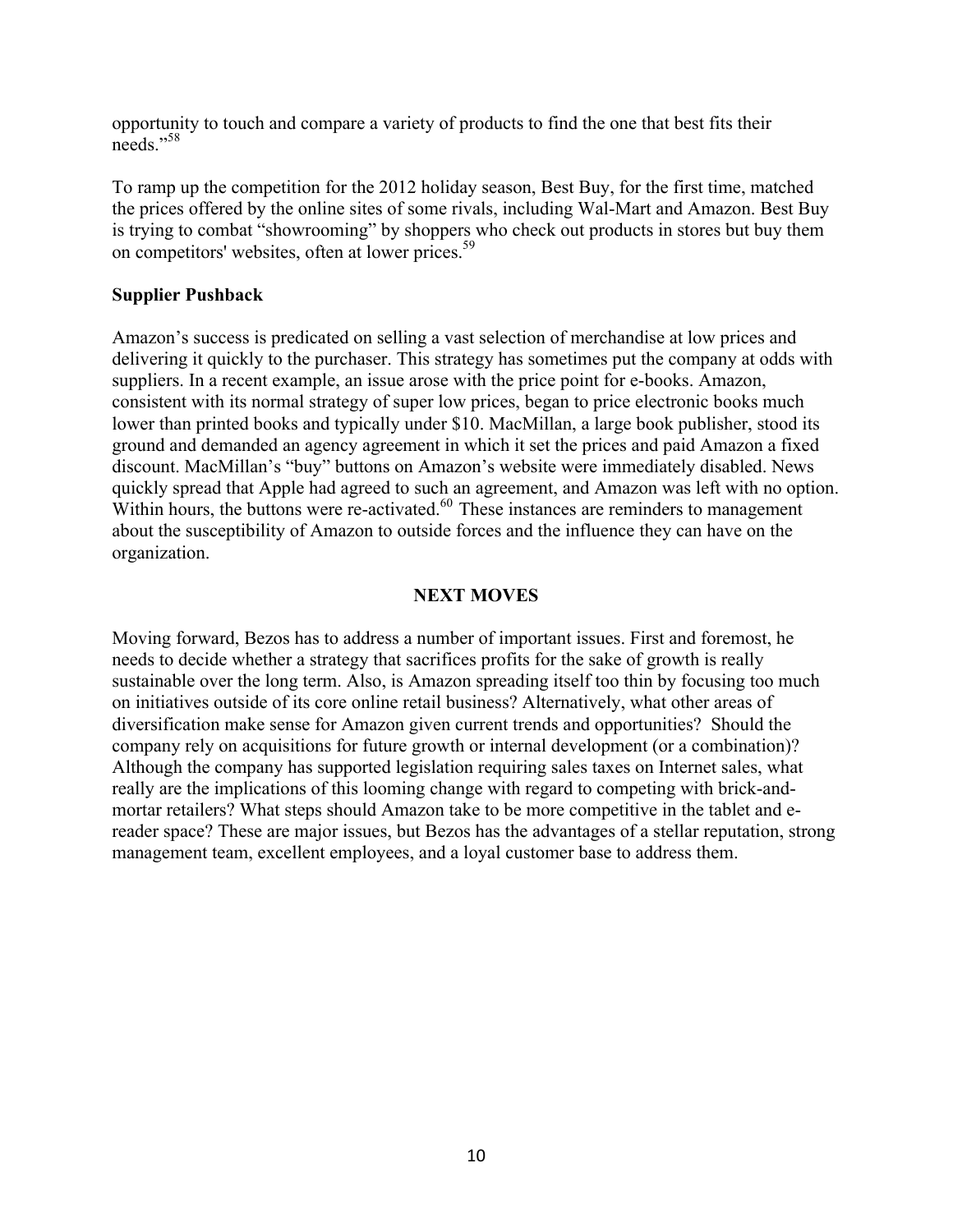# **EXHIBIT 1: AMAZON'S COMPANIES AND DIGITAL OFFERINGS**

| <b>Companies Owned by Amazon</b> | <b>Digital Products/Services</b> |
|----------------------------------|----------------------------------|
| <b>IMDb</b>                      | <b>Amazon Kindle</b>             |
| Amie St.                         | Amazon Instant Video             |
| <b>Small Parts</b>               | <b>Amazon Prime</b>              |
| Lexcycle                         | Amazon cloud drive               |
| Askville                         | Amazon MP3                       |
| Woot!                            | Amazon appstore                  |
| Quidsi                           | <b>Amazon Web Services</b>       |
| Diapers.com                      | Amazon Fresh                     |
| Soap.com                         | A <sup>9</sup>                   |
| Pets.com                         | Amazon Cloud Player              |
| Audible.com                      |                                  |
| Alexa                            |                                  |
| LoveFilm.com                     |                                  |
| Zappos.com                       |                                  |
| Shelfari                         |                                  |
| Buy-vip                          |                                  |
| Digital Photography Review       |                                  |
| Fabric.com                       |                                  |
| Junglee                          |                                  |
| PlanetAll                        |                                  |
| <b>CDNow</b>                     |                                  |
| Joyo.com                         |                                  |
| Shopbop.com                      |                                  |
| Pushbutton                       |                                  |
| Kiva Systems                     |                                  |
| Teachstreet                      |                                  |

Sources: Stephane Distinguin, Amazon.com: the Hidden Empire, faberNovel, May 2011; Agarwal, A. 2012. Companies and Brands owned by Amazon.com. http://www.labnol.org/tech/amazon-owed-companies/19605/, Accessed November 17, 2012.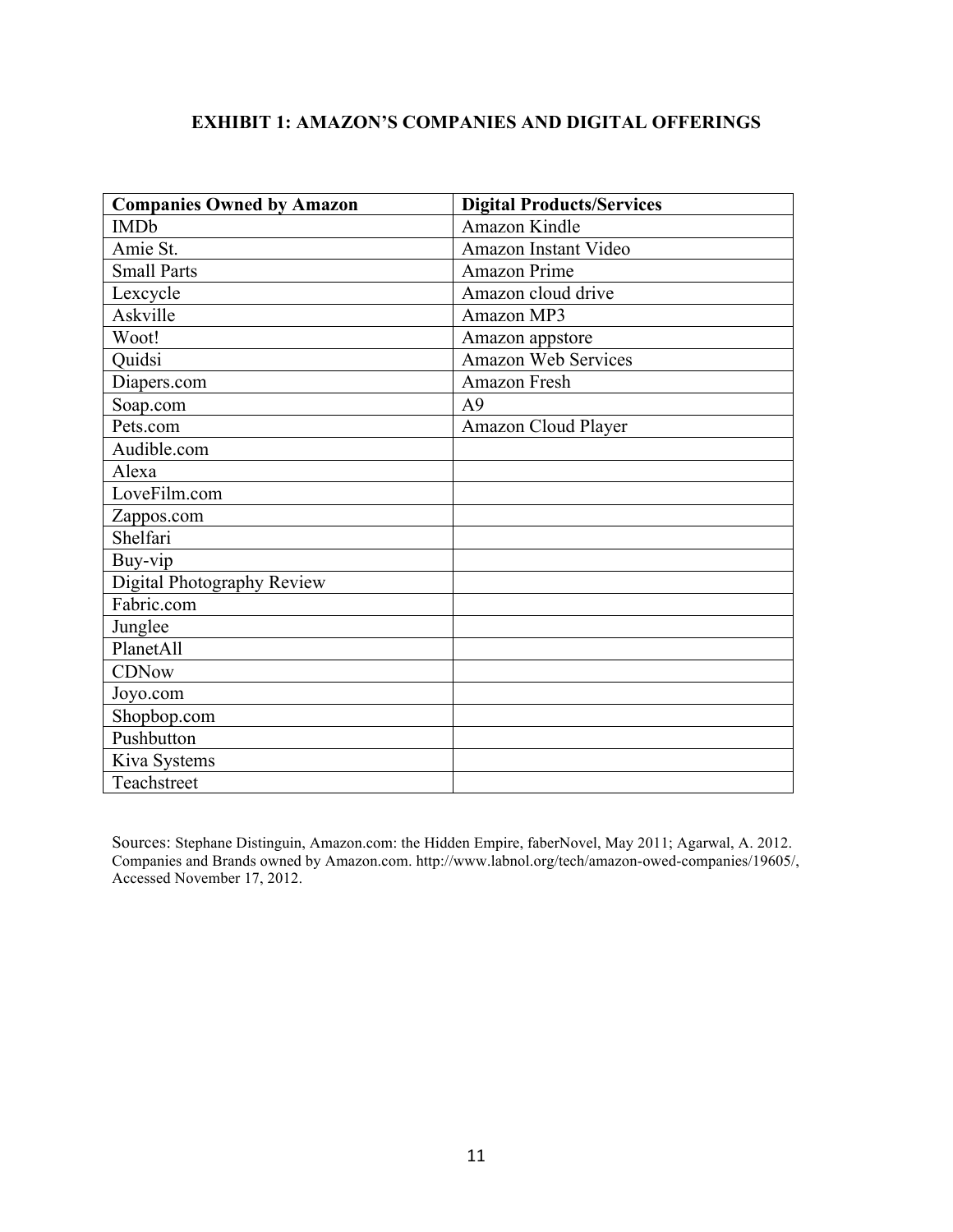#### **EXHIBIT 2: BOARD OF DIRECTORS**

Chairman of the Board: Jeffrey P. Bezos

Managing Director of Madrona Venture Group: Tom A. Alberg

Visiting Scholar and Advisor to the Provost at the University of Southern California: John Seely Brown

Partner at Kleiner Perkins Caufield & Byers: William B. Gordon

Founder and CEO of id8 Group Productions, Inc.: Blake G. Krikorian

President and CEO of Ingram Micro Inc.: Alain Monié

Former Chairman and CEO of Palm, Inc.: Jonathan J. Rubinstein

Retired, Former Chairman of Reader's Digest Association, Inc.: Thomas O. Ryder

Vice Chair of the Board of Regents at the Smithsonian Institution: Patricia Q. Stonesifer

Source: Amazon. 2011. *Amazon.com: 2011 annual report.* Seattle, WA: Amazon.com, Inc.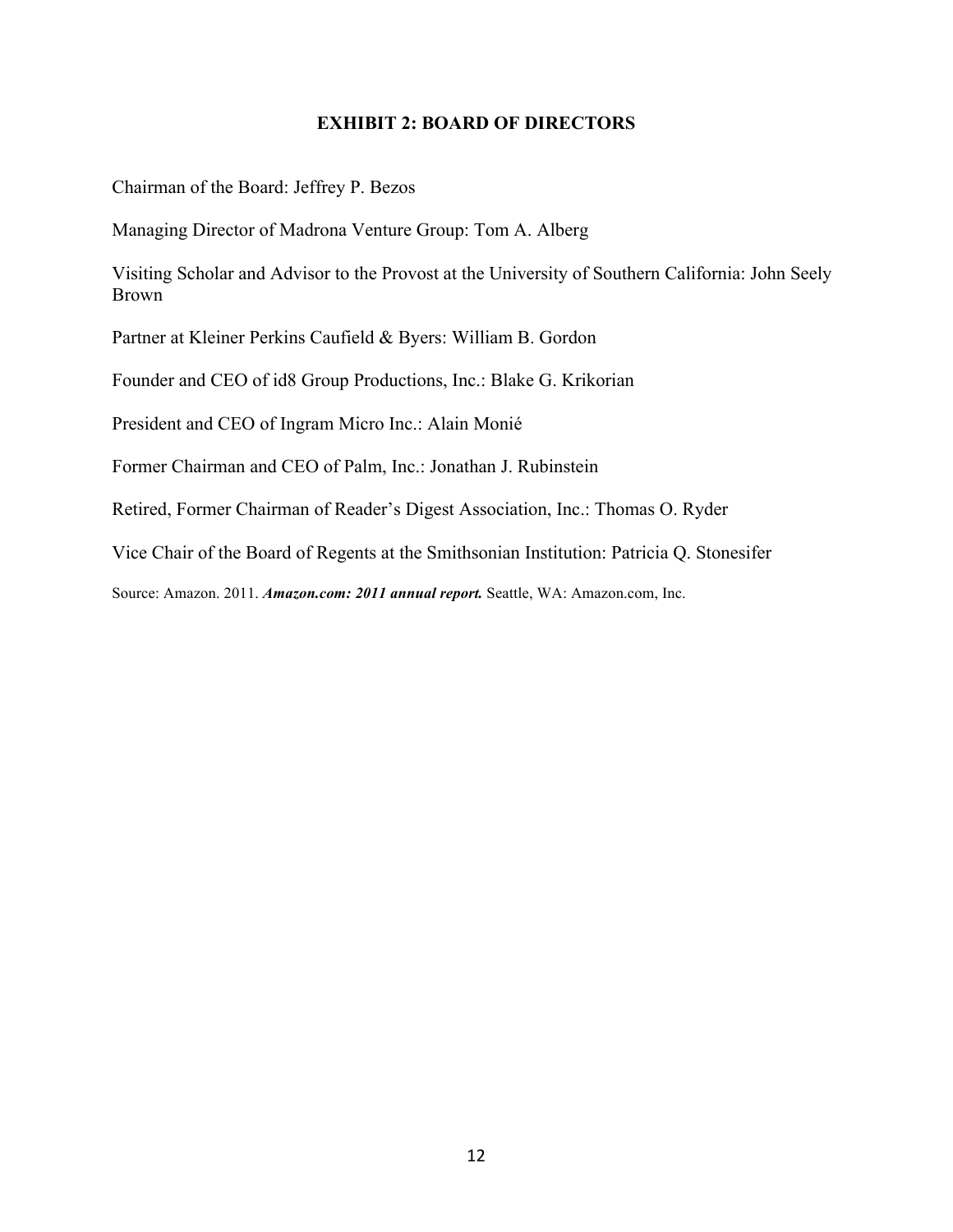# **EXHIBIT 3: FINANCIAL STATEMENTS FOR AMAZON.COM, INC.**

#### AMAZON.COM, INC.

## CONSOLIDATED STATEMENTS OF OPERATIONS (in millions, except per share data)

|                                                                    | Year Ended December 31. |          |                          |              |          |
|--------------------------------------------------------------------|-------------------------|----------|--------------------------|--------------|----------|
|                                                                    |                         | 2011     | 2010                     |              | 2009     |
| Net product sales                                                  |                         | \$42,000 | \$30,792                 |              | \$22,273 |
| Net services sales                                                 |                         | 6,077    | 3,412                    |              | 2,236    |
| Total net sales                                                    |                         | 48,077   | 34,204                   |              | 24,509   |
| Operating expenses (1)                                             |                         |          |                          |              |          |
| Cost of sales                                                      |                         | 37,288   | 26,561                   |              | 18,978   |
| Fulfillment                                                        |                         | 4,576    | 2,898                    |              | 2,052    |
| Marketing                                                          |                         | 1,630    | 1,029                    |              | 680      |
| Technology and content                                             |                         | 2,909    | 1,734                    |              | 1,240    |
| General and administrative                                         |                         | 658      | 470                      |              | 328      |
| Other operating expense (income), net                              |                         | 154      | 106                      |              | 102      |
| Total operating expenses                                           |                         | 47,215   | 32,798                   |              | 23,380   |
| Income from operations                                             |                         | 862      | 1,406                    |              | 1,129    |
| Interest income                                                    |                         | 61       | 51                       |              | 37       |
| Interest expense                                                   |                         | (65)     | (39)                     |              | (34)     |
| Other income (expense), net                                        |                         | 76       | 79                       |              | 29       |
| Total non-operating income (expense)                               |                         | 72       | 91                       |              | 32       |
| Income before income taxes                                         |                         | 934      | 1,497                    |              | 1,161    |
| Provision for income taxes                                         |                         | (291)    | (352)                    |              | (253)    |
| Equity-method investment activity, net of tax                      |                         | (12)     | 7                        |              | (6)      |
| Net income                                                         | \$                      | 631      | \$<br>1,152              | \$           | 902      |
| Basic earning per share                                            | \$                      | 1.39     | \$<br>2.58               | \$           | 2.08     |
| Diluted earning per share                                          | \$                      | 1.37     | \$<br>2.53               | $\mathbb{S}$ | 2.04     |
| Weighted average shares used in computation of earnings per share: |                         |          |                          |              |          |
| <b>Basic</b>                                                       |                         | 453      | 447                      |              | 433      |
| Diluted                                                            |                         | 461      | 456                      |              | 442      |
| (1) Includes stock-based compensation as follows:                  |                         |          |                          |              |          |
| Fulfillment                                                        | \$                      | 133      | $\mathbf{\hat{S}}$<br>90 | $\mathbf S$  | 79       |
| Marketing                                                          |                         | 39       | 27                       |              | 20       |
| Technology and content                                             |                         | 292      | 223                      |              | 182      |
| General and administrative                                         |                         | 93       | 84                       |              | 60       |

Source: Amazon. 2011. *Amazon.com: 2011 annual report.* Seattle, WA: Amazon.com, Inc.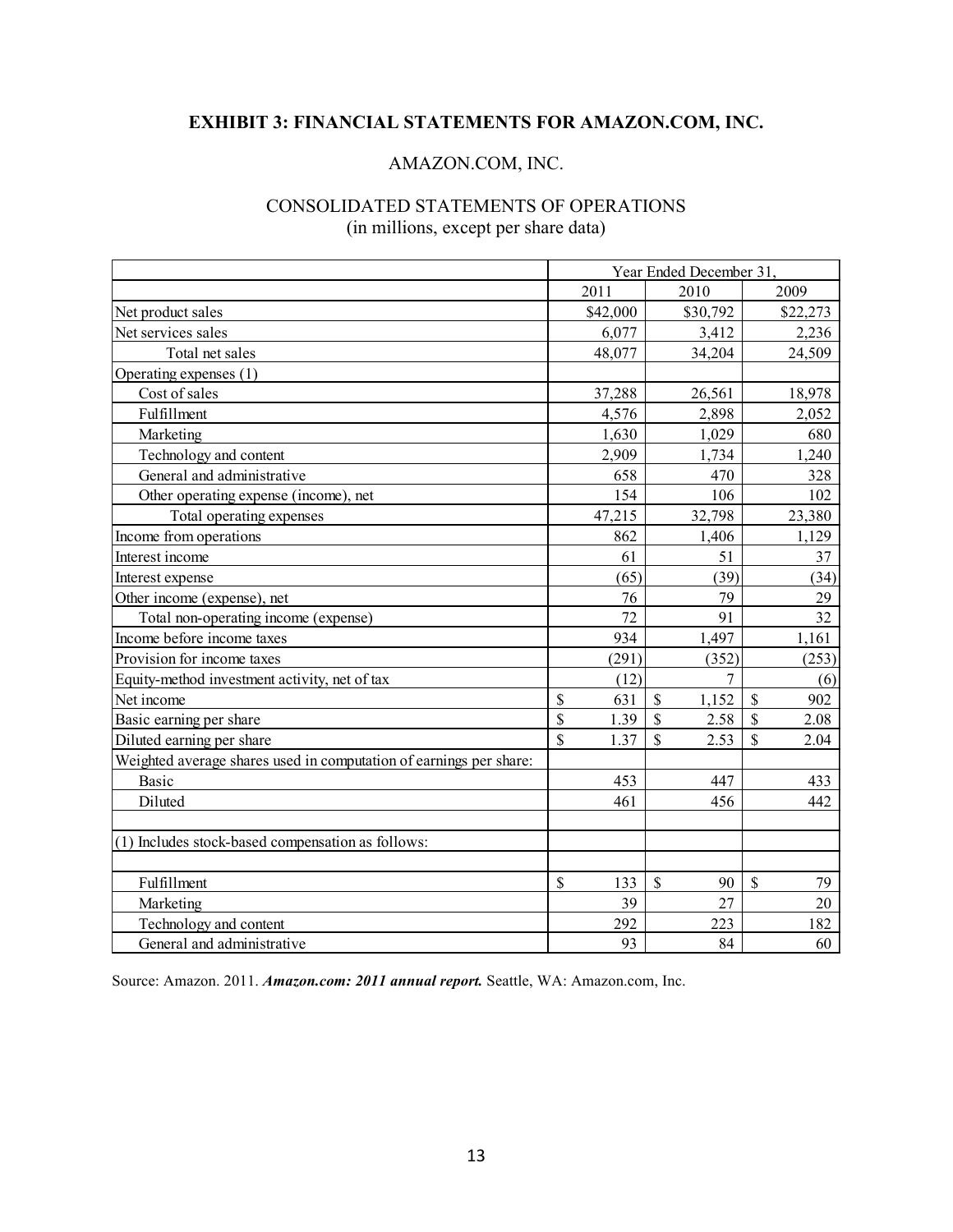# AMAZON.COM, INC.

# CONSOLIDATED BALANCE SHEETS (in millions, except per share data)

|                                            | December 31               |                |               |          |              |              |  |  |  |
|--------------------------------------------|---------------------------|----------------|---------------|----------|--------------|--------------|--|--|--|
|                                            |                           | 2011           |               | 2010     |              | 2009         |  |  |  |
| <b>ASSETS</b>                              |                           |                |               |          |              |              |  |  |  |
| Current assets                             |                           |                |               |          |              |              |  |  |  |
| Cash and cash equivalents                  | $\mathbb{S}$              | 5,269          | $\mathsf{\$}$ | 3,777    | $\mathbb{S}$ | 3,444        |  |  |  |
| Marketable securities                      |                           | 4,307          |               | 4,985    |              | 2,922        |  |  |  |
| Inventories                                |                           | 4,992          |               | 3,202    |              | 2,171        |  |  |  |
| Accounts receivable, net and other         |                           | 2,571          |               | 1,587    |              | 988          |  |  |  |
| Deferred tax assets                        |                           | 351            |               | 196      |              | 272          |  |  |  |
| Total current assets                       |                           | 17,490         |               | 13,747   |              | 9,797        |  |  |  |
| Fixed assets, net                          |                           | 4,417          |               | 2,414    |              | 1,290        |  |  |  |
| Deferred tax assets                        |                           | 28             |               | 22       |              | 18           |  |  |  |
| Goodwill                                   |                           | 1,955          |               | 1,349    |              | 1,234        |  |  |  |
| Other assets                               |                           | 1,388          |               | 1,265    |              | 1,474        |  |  |  |
| Total assets                               | \$                        | 25,278         | \$            | 18,797   | $\mathbb{S}$ | 13,813       |  |  |  |
| LIABILITIES AND STOCKHOLDERS' EQUITY       |                           |                |               |          |              |              |  |  |  |
| <b>Current</b> liabilities                 |                           |                |               |          |              |              |  |  |  |
| Accounts payable                           | $\mathbb S$               | 11,145         | $\mathsf{\$}$ | 8,051    | $\mathbb S$  | 5,605        |  |  |  |
| Accrued expenses and other                 |                           | 3,751          |               | 2,321    |              | 1,759        |  |  |  |
| Total current liabilities                  |                           | 14,896         |               | 10,372   |              | 7,364        |  |  |  |
| Long-term liabilities                      |                           | 2,625          |               | 1,561    |              | 1,192        |  |  |  |
| Commitments and contingencies              |                           |                |               |          |              |              |  |  |  |
| Stockholders' equity                       |                           |                |               |          |              |              |  |  |  |
| Preferred stock, \$0.01 par value:         |                           |                |               |          |              |              |  |  |  |
| Authorized shares - 500                    |                           |                |               |          |              |              |  |  |  |
| Issued and outstanding shares - none       |                           | $\overline{0}$ |               | $\theta$ |              | $\mathbf{0}$ |  |  |  |
| Common stock, \$0.01 par value:            |                           |                |               |          |              |              |  |  |  |
| Authorized shares - 5,000                  |                           |                |               |          |              |              |  |  |  |
| Issued shares - 473 and 468 and 461        |                           |                |               |          |              |              |  |  |  |
| Outstanding shares - 455 and 451 and 444   |                           | 5              |               | 5        |              | 5            |  |  |  |
| Treasury stock, at cost                    |                           | (877)          |               | (600)    |              | (600)        |  |  |  |
| Additional paid-in capital                 |                           | 6,990          |               | 6,325    |              | 5,736        |  |  |  |
| Accumulated other comprehensive loss       |                           | (316)          |               | (190)    |              | (56)         |  |  |  |
| Retained earnings                          |                           | 1,955          |               | 1,324    |              | 172          |  |  |  |
| Total stockholders' equity                 |                           | 7,757          |               | 6,864    |              | 5,257        |  |  |  |
| Total liabilities and stockholders' equity | $\boldsymbol{\mathsf{S}}$ | 25,278         | $\mathbb{S}$  | 18,797   | $\mathbb{S}$ | 13,813       |  |  |  |

Sources: Amazon. 2011. *Amazon.com: 2011 annual report.* Seattle, WA: Amazon.com, Inc.; Amazon. 2010. *Amazon.com: 2010 annual report.* Seattle, WA: Amazon.com, Inc.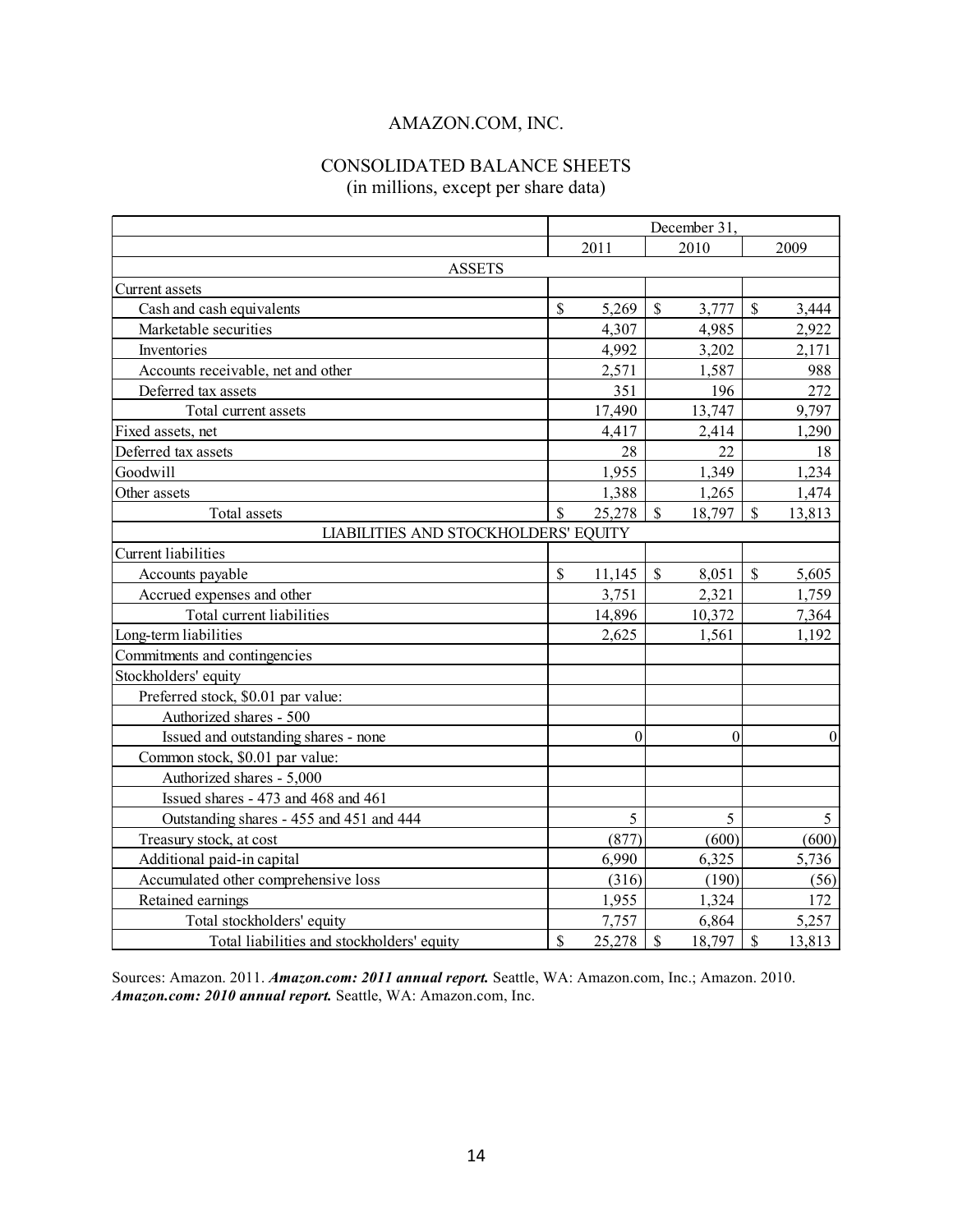#### **REFERENCES**

<sup>1</sup> Streitfeld, D. (2012, October 26). Amazon and Its Admirers Shrug Off Report of a Loss as Sales Keep Climbing.

<sup>3</sup> Amazon. 2011. *Amazon.com: 2011 annual report.* Seattle, WA: Amazon.com, Inc.  $4$  Ibid

<sup>5</sup> Ibid

<sup>6</sup> Amazon, 2011. A Great Customer Service Story.

 

http://www.amazon.com/forum/kindle/Tx3DQPB00P0KLX6?\_encoding=UTF8&cdForum=Fx1D7SY3BVSESG, Accessed November 16, 2012.

<sup>7</sup> Liyakasa, K. 2012. More Consumers Turn to Amazon for Product Research. *Customer Relationship Management*,

October: 14-15.<br><sup>8</sup> Stephane Distinguin, Amazon.com: the Hidden Empire, faberNovel, May 2011.<br><sup>9</sup> Minton, G. (2010). Lessons in Distribution. *Mortgage Banking*, 70(6), 82.

<sup>10</sup> MWPVL, 2012. Amazon.com Distribution Network. http://www.mwpvl.com/html/amazon\_com.html, Accessed November 2, 2012.

<sup>11</sup> Hagiu, A., & Yoffie, D. B. (2009). What's Your Google Strategy?. *Harvard Business Review*, 87(4), 74-81.<br><sup>12</sup> Martinez, A: Heim, K. 2012. Amazon a virtual no-show in hometown philanthropy. The Seattle Times. March 3

http://seattletimes.com/flatpages/businesstechnology/timeline-how-the-fortunes-of-amazon-and-bezos-havegrown.html, Accessed November 3, 2012.<br><sup>13</sup> Stephane Distinguin, Amazon.com: the Hidden Empire, faberNovel, May 2011.<br><sup>14</sup> Martinez, A; Heim, K, 2012. Amazon a virtual no-show in hometown philanthropy. The Seattle Times. M

http://seattletimes.com/flatpages/businesstechnology/timeline-how-the-fortunes-of-amazon-and-bezos-have-

grown.html, Accessed November 3, 2012.<br><sup>15</sup> Bensinger, Greg. "Amazon.Com's New Secret Weapon: Lockers --- Web Giant Puts Cabinets in Local Stores for Customers to Pick Up Orders; Avoiding Missed Deliveries." *Wall Street Journal*: B.1. Aug 07 2012. *ProQuest Business Collection.*<br><sup>16</sup> Friedman, L. 2012. How the New Kindle Fires Impact the Tablet Landscape. *PCWorld.com*, November: 20.

- 
- 
- 
- 

<sup>17</sup> Steinberg, B. 2011. *Advertising Age*, 82 (40): 28.<br><sup>18</sup> Wire reports. 2012. *Tulsa World*, April 14: E1.<br><sup>19</sup> Murphy, R. 2011. *Fortune*, 164 (9): 87-96.<br><sup>20</sup> Wire reports. 2012. *Tulsa World*, April 14: E1.<br><sup>21</sup> St Jul2012: 1.

<sup>26</sup> Brunozzi, S. 2008. How I got hired at Amazon. May 22. http://www.brunozzi.com/2008/05/22/how-i-got-hiredby-amazoncom. Accessed November 15, 2012.<br><sup>27</sup> Amazon. 2011. *Amazon.com: 2011 annual report*. Seattle, WA: Amazon.com, Inc. <sup>28</sup> Fizgerald, B. 2012. Most Popular Sites 2012. The Huffington Post.

http://www.huffingtonpost.com/2012/08/09/most-popular-sites-2012-alexa\_n\_1761365.html#slide=135447, Accessed November 13, 2012.

<sup>29</sup> Halligan, B. 3 Marketing Lessons From Amazon's Web Strategy. HubSpot.

http://blog.hubspot.com/blog/tabid/6307/bid/21729/3-Marketing-Lessons-From-Amazon-s-Web-Strategy.aspx, Accessed November 23, 2012.

<sup>30</sup> Pfeifer, J. 2012. Marketing Strategies of Amazon.com. Customer Insight Group, Inc. http://www.customerinsightgroup.com/marketinglibrary/marketing-strategies-of-amazon-com-2, Accessed November 27, 2012.

<sup>31</sup> Liyakasa, K. 2012. More Consumers Turn to Amazon for Product Research. *Customer Relationship Management*, October: 14-15.

*New York Times*, p. B3 (L).<br><sup>2</sup> McGraw-Hill Companies. 2012. Amazon.com Inc., Business Summary. S&P Capital IQ NetAdvantage Database, Accessed November 23, 2012.